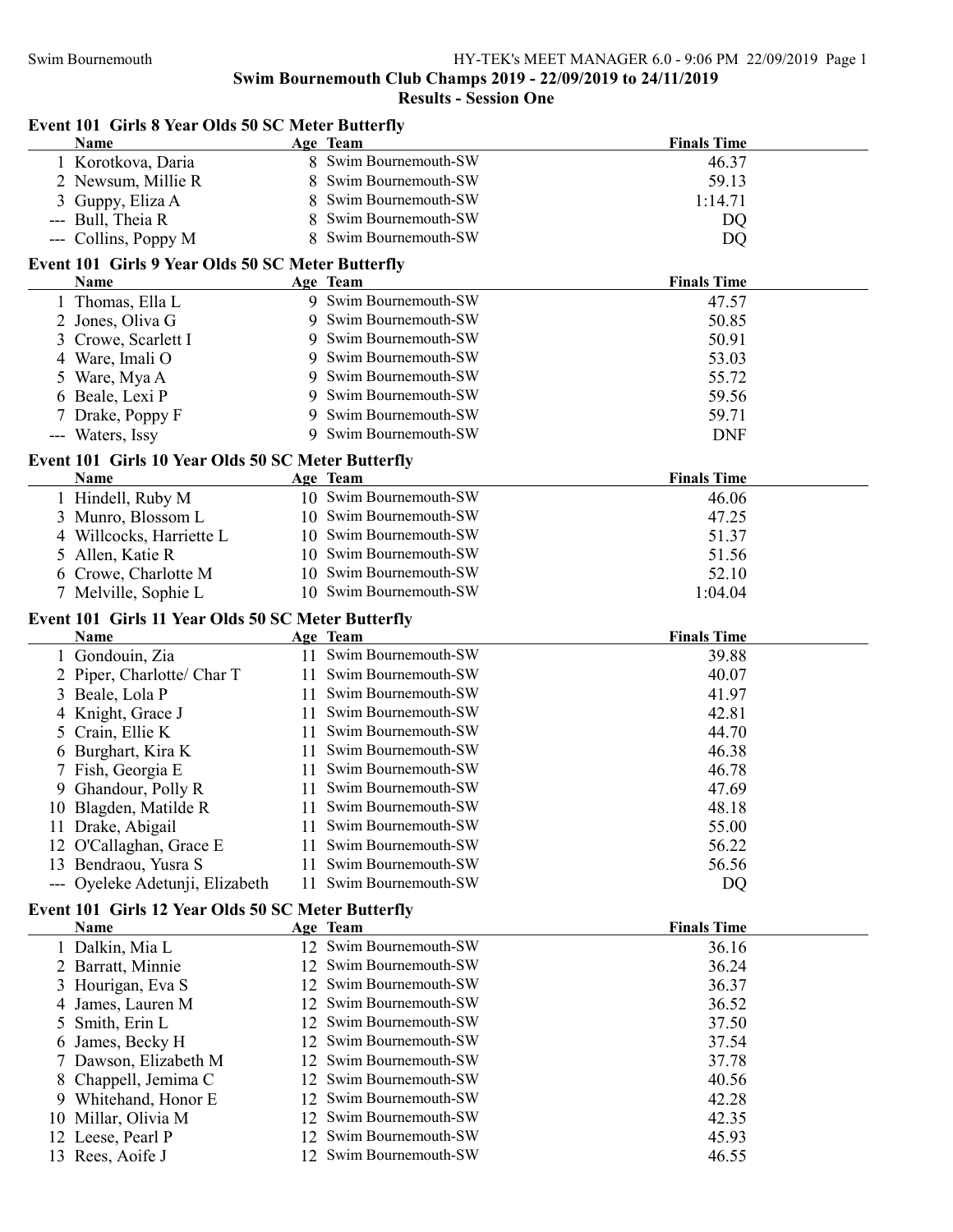| Event 101 Girls 13 Year Olds 50 SC Meter Butterfly<br>Name | Age Team                                                | <b>Finals Time</b>          |
|------------------------------------------------------------|---------------------------------------------------------|-----------------------------|
| 1 O'Kelly, Tahlia F                                        | 13 Swim Bournemouth-SW                                  | 35.03                       |
| 3 Carmichael, Lauren A                                     | 13 Swim Bournemouth-SW                                  | 38.56                       |
| 4 Singh, Arohi                                             | 13 Swim Bournemouth-SW                                  | 38.90                       |
| 5 Pym, Freya S                                             | 13 Swim Bournemouth-SW                                  | 39.20                       |
| 6 Laker, Beth A                                            | 13 Swim Bournemouth-SW                                  | 41.23                       |
| 7 Fothergill, Grace F                                      | 13 Swim Bournemouth-SW                                  | 44.93                       |
| Event 101 Girls 14 Year Olds 50 SC Meter Butterfly<br>Name | Age Team                                                | <b>Finals Time</b>          |
| 1 Brown, Ellie                                             | 14 Swim Bournemouth-SW                                  | 33.00                       |
| 2 East, Neve G                                             | 14 Swim Bournemouth-SW                                  | 33.34                       |
|                                                            | 14 Swim Bournemouth-SW                                  |                             |
| Fish, Harriet R<br>3                                       | 14 Swim Bournemouth-SW                                  | 34.52                       |
| 4 Vincent, Louise A                                        |                                                         | 35.40                       |
| Ashford, Mackenzi<br>5.                                    | 14 Swim Bournemouth-SW                                  | 35.63                       |
| 6 Garel-Jones, Leah N                                      | 14 Swim Bournemouth-SW<br>14 Swim Bournemouth-SW        | 37.55                       |
| 7 Ware, Paige M                                            |                                                         | 38.66                       |
| Event 101 Women 15 & Over 50 SC Meter Butterfly            |                                                         |                             |
| Name                                                       | Age Team<br>16 Swim Bournemouth-SW                      | <b>Finals Time</b><br>30.22 |
| 1 Chown, Ella G                                            | 15 Swim Bournemouth-SW                                  | 31.20                       |
| 2 Brown, Amy M                                             | 17 Swim Bournemouth-SW                                  | 32.43                       |
| 3 Kelman-Johns, Phoebe                                     |                                                         |                             |
| 4 East, Lauren L                                           | 16 Swim Bournemouth-SW                                  | 32.51                       |
| 5 Manns, Abby N                                            | 18 Swim Bournemouth-SW                                  | 33.31                       |
| 6 Ashford, Claudia I                                       | 15 Swim Bournemouth-SW                                  | 34.41                       |
| 7 Hewett, Eve A                                            | 17 Swim Bournemouth-SW                                  | 35.16                       |
| 8 Wilson, Ashia J                                          | 15 Swim Bournemouth-SW                                  | 36.06                       |
| 9 Navarro, Lucia                                           | 15 Swim Bournemouth-SW                                  | 39.06                       |
| Event 101 Boys 9 Year Olds 50 SC Meter Butterfly           |                                                         |                             |
| Name                                                       | Age Team                                                | <b>Finals Time</b>          |
| 1 Young, George H                                          | 9 Swim Bournemouth-SW                                   | 45.84                       |
| 2 Laws, Finlay J                                           | 9 Swim Bournemouth-SW                                   | 51.29                       |
| Grocott, Connor M<br>3                                     | 9 Swim Bournemouth-SW                                   | 53.69                       |
| Redwood, Austin E                                          | 9 Swim Bournemouth-SW                                   | DQ                          |
| --- Kotinis, Alex                                          | 9 Swim Bournemouth-SW                                   | <b>DNF</b>                  |
| Event 101 Boys 10 Year Olds 50 SC Meter Butterfly<br>Name  |                                                         | <b>Finals Time</b>          |
| 1 Ware, Elliot X                                           | Age Team<br>10 Swim Bournemouth-SW                      | 43.21                       |
| 2 Deren, Adam                                              | 10 Swim Bournemouth-SW                                  | 44.60                       |
|                                                            | 10 Swim Bournemouth-SW                                  | 45.10                       |
| Grocott, Scott D<br>3                                      | 10 Swim Bournemouth-SW                                  |                             |
| Garel-Jones, Lucas A<br>4                                  | Swim Bournemouth-SW                                     | 45.44                       |
| Wozniak, Miron<br>5                                        | 10.<br>Swim Bournemouth-SW                              | 55.90                       |
| 6 DuValle, Oli                                             | 10<br>Swim Bournemouth-SW                               | 56.99                       |
| 7 Kotinis, Christos                                        | 10<br>10 Swim Bournemouth-SW                            | 59.47                       |
| 8 Perks, Tyler E                                           |                                                         | 59.79                       |
| Event 101 Boys 11 Year Olds 50 SC Meter Butterfly<br>Name  | Age Team                                                | <b>Finals Time</b>          |
|                                                            |                                                         |                             |
|                                                            | 11 Swim Bournemouth-SW                                  |                             |
| 1 Young, Hugo W                                            | 11                                                      | 34.06                       |
| 2 West, Harry J                                            | Swim Bournemouth-SW                                     | 35.03                       |
| Collins, Cody M<br>3                                       | Swim Bournemouth-SW<br>11.                              | 35.47                       |
| Andrei, Raz A<br>4<br>Dunnett, Elliott M<br>5              | Swim Bournemouth-SW<br>11.<br>Swim Bournemouth-SW<br>11 | 36.69<br>38.03              |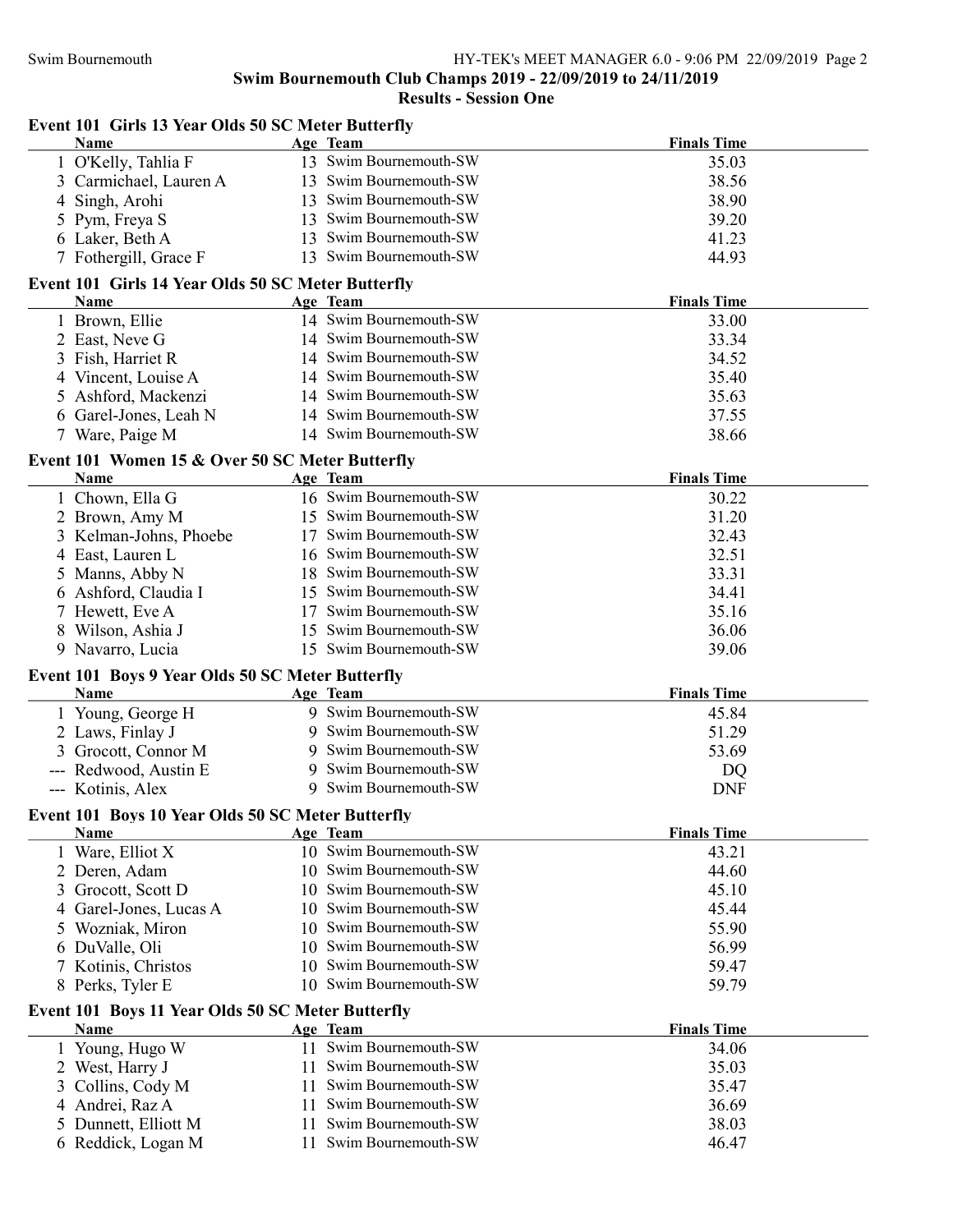| (Event 101 Boys 11 Year Olds 50 SC Meter Butterfly)<br><b>Name</b> |   | Age Team               | <b>Finals Time</b> |
|--------------------------------------------------------------------|---|------------------------|--------------------|
| 7 Lau, Theo                                                        |   | 11 Swim Bournemouth-SW | 47.03              |
| 8 Green, Jacob S                                                   |   | 11 Swim Bournemouth-SW | 56.40              |
| 9 Guppy, Isaac H                                                   |   | 11 Swim Bournemouth-SW | 57.88              |
| 10 Whiteley, Callum K                                              |   | 11 Swim Bournemouth-SW | 58.62              |
| Event 101 Boys 12 Year Olds 50 SC Meter Butterfly                  |   |                        |                    |
| Name                                                               |   | Age Team               | <b>Finals Time</b> |
| 1 Chappels, Frank J                                                |   | 12 Swim Bournemouth-SW | 33.88              |
| 2 Willcocks, Cameron J                                             |   | 12 Swim Bournemouth-SW | 35.56              |
| 3 Blackburn, Isaac                                                 |   | 12 Swim Bournemouth-SW | 36.41              |
| 5 Ware, Jacka J                                                    |   | 12 Swim Bournemouth-SW | 42.59              |
| Event 101 Boys 13 Year Olds 50 SC Meter Butterfly                  |   |                        |                    |
| <b>Name</b>                                                        |   | Age Team               | <b>Finals Time</b> |
| 1 Cherrington, Conor J                                             |   | 13 Swim Bournemouth-SW | 29.32              |
| 2 Petrov, Gabriel B                                                |   | 13 Swim Bournemouth-SW | 33.09              |
| 3 Porter, Toby O                                                   |   | 13 Swim Bournemouth-SW | 37.02              |
| 4 Sahloul, Fares                                                   |   | 13 Swim Bournemouth-SW | 42.19              |
| Event 101 Boys 14 Year Olds 50 SC Meter Butterfly                  |   |                        |                    |
| Name                                                               |   | Age Team               | <b>Finals Time</b> |
| 1 Parkes, Luca J                                                   |   | 14 Swim Bournemouth-SW | 30.15              |
| 2 Knight, Gabe J                                                   |   | 14 Swim Bournemouth-SW | 31.20              |
| 3 Mckenna, Arief J                                                 |   | 14 Swim Bournemouth-SW | 31.68              |
| Event 101 Men 15 & Over 50 SC Meter Butterfly                      |   |                        |                    |
| <b>Name</b>                                                        |   | Age Team               | <b>Finals Time</b> |
| 2 Kelman-Johns, George I                                           |   | 18 Swim Bournemouth-SW | 29.07              |
| 3 Wickens, Joshua                                                  |   | 16 Swim Bournemouth-SW | 29.09              |
| 4 Pardy, Finn O                                                    |   | 15 Swim Bournemouth-SW | 32.46              |
| 5 Lanning, Max R                                                   |   | 15 Swim Bournemouth-SW | 32.72              |
| 6 Ling, Joe P                                                      |   | 16 Swim Bournemouth-SW | 33.03              |
| Event 102 Girls 7 Year Olds 50 SC Meter Backstroke                 |   |                        |                    |
| Name                                                               |   | Age Team               | <b>Finals Time</b> |
| 1 Salmond, Caidee I                                                |   | 7 Swim Bournemouth-SW  | 1:07.65            |
| Event 102 Girls 8 Year Olds 50 SC Meter Backstroke                 |   |                        |                    |
| Name                                                               |   | Age Team               | <b>Finals Time</b> |
| 1 Korotkova, Daria                                                 |   | Swim Bournemouth-SW    | 43.66              |
| Steenkamp, Anna E                                                  |   | Swim Bournemouth-SW    | 48.16              |
| Collins, Poppy M<br>3                                              |   | Swim Bournemouth-SW    | 51.49              |
| 4 Whiteley, Ella                                                   |   | Swim Bournemouth-SW    | 57.78              |
| 5 Rose, Annabel R                                                  |   | Swim Bournemouth-SW    | 1:00.27            |
| Taylor, Alice F                                                    |   | Swim Bournemouth-SW    | 1:05.65            |
| Gray, Elsie A                                                      |   | Swim Bournemouth-SW    | DQ                 |
| Laws, Savannah G                                                   |   | Swim Bournemouth-SW    | DQ                 |
| Bull, Theia R                                                      |   | Swim Bournemouth-SW    | DQ                 |
| Guppy, Eliza A<br>---                                              | 8 | Swim Bournemouth-SW    | DQ                 |
| Event 102 Girls 9 Year Olds 50 SC Meter Backstroke                 |   |                        |                    |
| Name                                                               |   | Age Team               | <b>Finals Time</b> |
| 1 Ware, Imali O                                                    |   | 9 Swim Bournemouth-SW  | 48.45              |
| 2 Crowe, Scarlett I                                                |   | 9 Swim Bournemouth-SW  | 50.14              |
| 3<br>Jones, Oliva G                                                | 9 | Swim Bournemouth-SW    | 50.25              |
| 4 Ware, Mya A                                                      | 9 | Swim Bournemouth-SW    | 50.59              |
| Thomas, Ella L                                                     |   | Swim Bournemouth-SW    | 50.68              |
| 6 Scott, Amelia J                                                  |   | 9 Swim Bournemouth-SW  | 54.62              |
|                                                                    |   |                        |                    |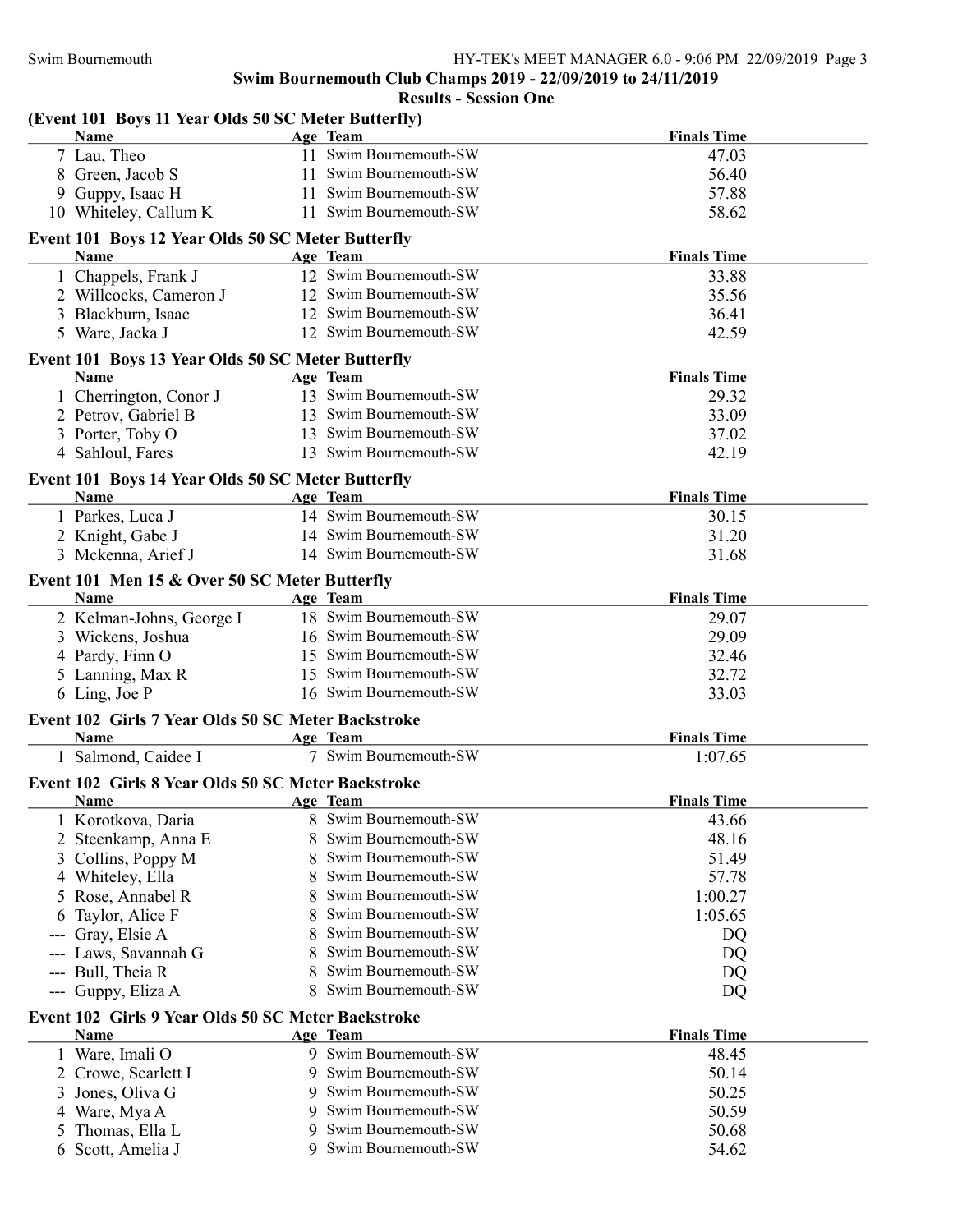| (Event 102 Girls 9 Year Olds 50 SC Meter Backstroke)<br><b>Name</b>                                   | Age Team                                         | <b>Finals Time</b> |
|-------------------------------------------------------------------------------------------------------|--------------------------------------------------|--------------------|
| 7 Beale, Lexi P                                                                                       | 9 Swim Bournemouth-SW                            | 55.21              |
| 9 Drake, Poppy F                                                                                      | 9 Swim Bournemouth-SW                            | 57.65              |
| 10 Waters, Issy                                                                                       | 9 Swim Bournemouth-SW                            | 1:01.35            |
| Event 102 Girls 10 Year Olds 50 SC Meter Backstroke                                                   |                                                  |                    |
| Name                                                                                                  | Age Team                                         | <b>Finals Time</b> |
| 1 Hindell, Ruby M                                                                                     | 10 Swim Bournemouth-SW                           | 40.31              |
| 2 Munro, Blossom L                                                                                    | 10 Swim Bournemouth-SW                           | 43.83              |
| 4 Crowe, Charlotte M                                                                                  | 10 Swim Bournemouth-SW                           | 47.84              |
| 5 Willcocks, Harriette L                                                                              | 10 Swim Bournemouth-SW                           | 48.22              |
| 6 Allen, Katie R                                                                                      | 10 Swim Bournemouth-SW                           | 49.75              |
| 7 Leese, Opal                                                                                         | 10 Swim Bournemouth-SW                           | 52.09              |
| 8 Melville, Sophie L                                                                                  | 10 Swim Bournemouth-SW                           | 53.94              |
| Event 102 Girls 11 Year Olds 50 SC Meter Backstroke                                                   |                                                  |                    |
| Name                                                                                                  | Age Team                                         | <b>Finals Time</b> |
| 1 Gondouin, Zia                                                                                       | 11 Swim Bournemouth-SW                           | 40.10              |
| 2 Knight, Grace J                                                                                     | 11 Swim Bournemouth-SW                           | 42.18              |
| Ghandour, Polly R<br>3                                                                                | 11 Swim Bournemouth-SW                           | 42.40              |
| Fish, Georgia E<br>4                                                                                  | 11 Swim Bournemouth-SW                           | 44.44              |
| Beale, Lola P<br>5                                                                                    | 11 Swim Bournemouth-SW                           | 44.90              |
| 6 Crain, Ellie K                                                                                      | 11 Swim Bournemouth-SW                           | 45.22              |
| Blagden, Matilde R                                                                                    | 11 Swim Bournemouth-SW                           | 45.97              |
| 9 Drake, Abigail                                                                                      | 11 Swim Bournemouth-SW                           | 48.91              |
| 10 Burghart, Kira K                                                                                   | 11 Swim Bournemouth-SW                           | 49.00              |
| 11 Bendraou, Yusra S                                                                                  | 11 Swim Bournemouth-SW                           | 50.75              |
| 12 Haynes, Isabella                                                                                   | 11 Swim Bournemouth-SW                           | 51.50              |
| 13 O'Callaghan, Grace E                                                                               | 11 Swim Bournemouth-SW                           | 53.94              |
| 14 Oyeleke Adetunji, Elizabeth                                                                        | 11 Swim Bournemouth-SW                           | 58.67              |
| Event 102 Girls 12 Year Olds 50 SC Meter Backstroke                                                   |                                                  |                    |
| <b>Name</b>                                                                                           | Age Team                                         | <b>Finals Time</b> |
| 1 Dawson, Elizabeth M                                                                                 |                                                  |                    |
|                                                                                                       | 12 Swim Bournemouth-SW                           | 36.45              |
|                                                                                                       | 12 Swim Bournemouth-SW                           |                    |
| 2 Barratt, Minnie                                                                                     | 12 Swim Bournemouth-SW                           | 36.50              |
| 3 Dalkin, Mia L                                                                                       | 12 Swim Bournemouth-SW                           | 37.67              |
| 4 Hourigan, Eva S                                                                                     | 12 Swim Bournemouth-SW                           | 38.62              |
| 5 James, Lauren M                                                                                     | 12 Swim Bournemouth-SW                           | 38.64              |
| 6 James, Becky H<br>7                                                                                 | 12 Swim Bournemouth-SW                           | 38.81              |
| Smith, Erin L                                                                                         | 12 Swim Bournemouth-SW                           | 41.09              |
| Whitehand, Honor E<br>9                                                                               | 12 Swim Bournemouth-SW                           | 41.57              |
| 10 Chappell, Jemima C                                                                                 | 12 Swim Bournemouth-SW                           | 43.58              |
| Hofer, Oriana<br>11<br>Millar, Olivia M<br>12                                                         | 12 Swim Bournemouth-SW                           | 44.82<br>44.91     |
| 13 Leese, Pearl P                                                                                     | 12 Swim Bournemouth-SW                           | 45.25              |
| --- Rees, Aoife J                                                                                     | 12 Swim Bournemouth-SW                           | DQ                 |
|                                                                                                       |                                                  |                    |
| <b>Name</b>                                                                                           |                                                  | <b>Finals Time</b> |
|                                                                                                       | Age Team<br>13 Swim Bournemouth-SW               |                    |
| 1 Long, Millie L                                                                                      |                                                  | 35.34              |
| 2 O'Kelly, Tahlia F                                                                                   | 13 Swim Bournemouth-SW                           | 37.46              |
| 4 Singh, Arohi                                                                                        | 13 Swim Bournemouth-SW<br>13                     | 40.54              |
| 5 Carmichael, Lauren A                                                                                | Swim Bournemouth-SW<br>13                        | 40.90              |
| 6 Pym, Freya S                                                                                        | Swim Bournemouth-SW<br>13                        | 43.13              |
| Event 102 Girls 13 Year Olds 50 SC Meter Backstroke<br>7 Fothergill, Grace F<br>Cornish, Faith L<br>8 | Swim Bournemouth-SW<br>Swim Bournemouth-SW<br>13 | 44.47<br>44.85     |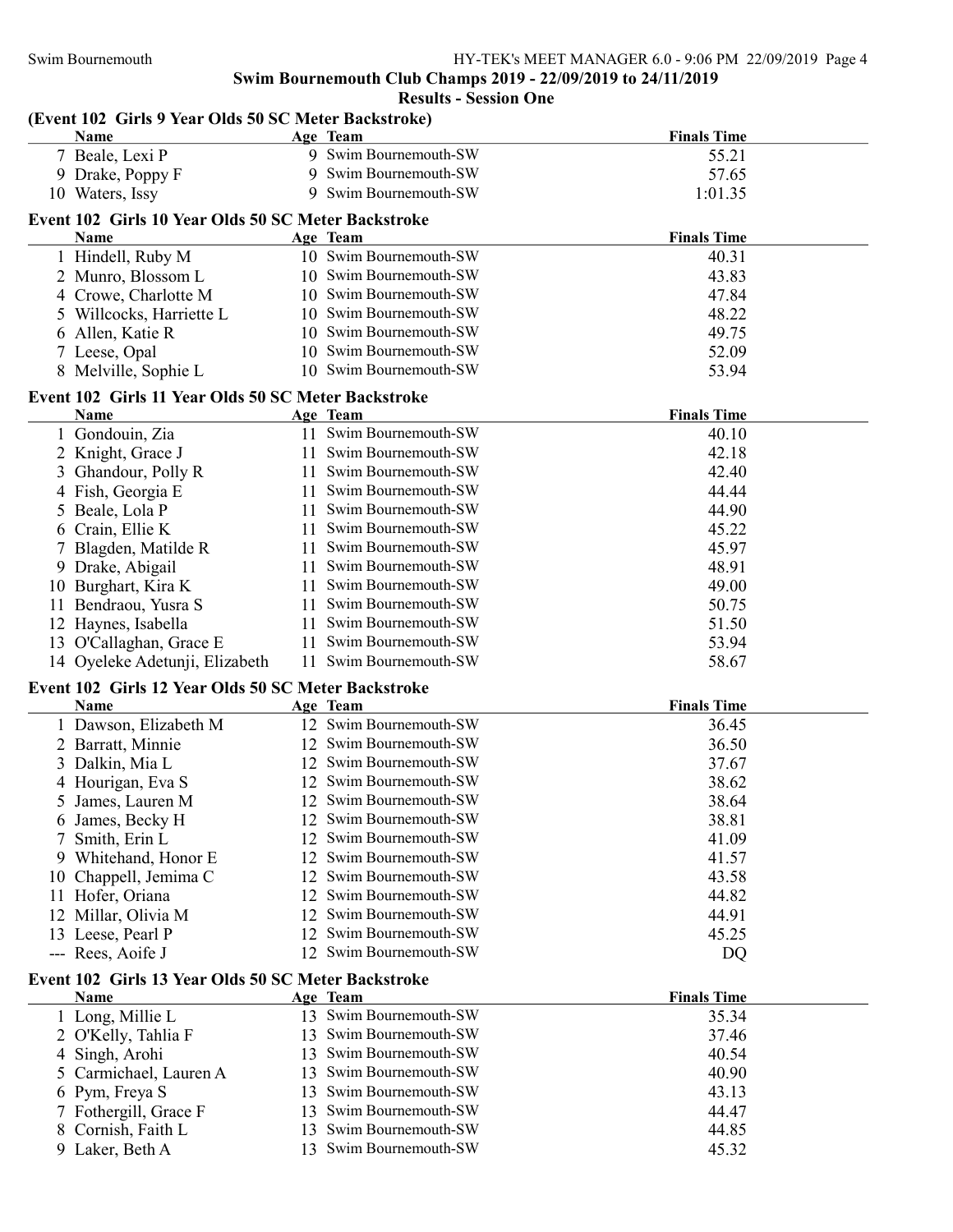### Results - Session One

### Event 102 Girls 14 Year Olds 50 SC Meter Backstroke

|    | <b>Name</b>                                        |    | Age Team                          | <b>Finals Time</b> |
|----|----------------------------------------------------|----|-----------------------------------|--------------------|
|    | 1 Brown, Ellie                                     |    | 14 Swim Bournemouth-SW            | 35.20              |
|    | 2 Fish, Harriet R                                  |    | 14 Swim Bournemouth-SW            | 35.61              |
|    | 3 Ashford, Mackenzi                                |    | 14 Swim Bournemouth-SW            | 36.00              |
|    | 4 Ware, Paige M                                    |    | 14 Swim Bournemouth-SW            | 36.93              |
|    | 5 Vincent, Louise A                                |    | 14 Swim Bournemouth-SW            | 37.13              |
| 6  | East, Neve G                                       |    | 14 Swim Bournemouth-SW            | 37.67              |
|    | 7 Garel-Jones, Leah N                              |    | 14 Swim Bournemouth-SW            | 39.39              |
|    | Event 102 Women 15 & Over 50 SC Meter Backstroke   |    |                                   |                    |
|    | Name                                               |    | Age Team                          | <b>Finals Time</b> |
|    | 1 Brown, Amy M                                     |    | 15 Swim Bournemouth-SW            | 31.97              |
|    | 2 Chown, Ella G                                    |    | 16 Swim Bournemouth-SW            | 33.94              |
|    | 3 Nettley, Denise M                                |    | 15 Swim Bournemouth-SW            | 34.35              |
|    | 4 Ashford, Claudia I                               |    | 15 Swim Bournemouth-SW            | 34.75              |
|    | 5 Kelman-Johns, Phoebe                             |    | 17 Swim Bournemouth-SW            | 35.08              |
|    | 6 Gallimore, Fran K                                |    | 18 Swim Bournemouth-SW            | 35.62              |
|    | 7 Hewett, Eve A                                    | 17 | Swim Bournemouth-SW               | 36.12              |
|    | 8 Manns, Abby N                                    |    | 18 Swim Bournemouth-SW            | 36.73              |
|    |                                                    |    |                                   |                    |
|    | Event 102 Boys 8 Year Olds 50 SC Meter Backstroke  |    |                                   |                    |
|    | Name                                               |    | Age Team<br>8 Swim Bournemouth-SW | <b>Finals Time</b> |
|    | 1 Faizuljan, Yasin                                 |    |                                   | 58.40              |
|    | Event 102 Boys 9 Year Olds 50 SC Meter Backstroke  |    |                                   |                    |
|    | Name                                               |    | Age Team                          | <b>Finals Time</b> |
|    | 1 Young, George H                                  |    | 9 Swim Bournemouth-SW             | 47.16              |
|    | 2 Laws, Finlay J                                   | 9  | Swim Bournemouth-SW               | 48.50              |
|    | Grocott, Connor M                                  | 9  | Swim Bournemouth-SW               | 50.47              |
|    | 4 Barnes, Tom L                                    | 9  | Swim Bournemouth-SW               | 50.72              |
|    | 5 Kotinis, Alex                                    | 9  | Swim Bournemouth-SW               | 52.32              |
|    | 7 Jenkins, Ollie W                                 | 9  | Swim Bournemouth-SW               | 57.41              |
|    | --- Petrov, Daniel                                 |    | 9 Swim Bournemouth-SW             | DQ                 |
|    | Event 102 Boys 10 Year Olds 50 SC Meter Backstroke |    |                                   |                    |
|    | Name                                               |    | Age Team                          | <b>Finals Time</b> |
|    | 1 Ware, Elliot X                                   |    | 10 Swim Bournemouth-SW            | 40.59              |
|    | 2 Garel-Jones, Lucas A                             |    | 10 Swim Bournemouth-SW            | 43.97              |
|    | 3 Wozniak, Miron                                   |    | 10 Swim Bournemouth-SW            | 47.62              |
|    | 4 Grocott, Scott D                                 |    | 10 Swim Bournemouth-SW            | 48.78              |
|    | 5 Perks, Tyler E                                   | 10 | Swim Bournemouth-SW               | 52.50              |
|    | 6 DuValle, Oli                                     | 10 | Swim Bournemouth-SW               | 53.68              |
|    | 8 Kotinis, Christos                                | 10 | Swim Bournemouth-SW               | 58.13              |
|    | Event 102 Boys 11 Year Olds 50 SC Meter Backstroke |    |                                   |                    |
|    | <b>Name</b>                                        |    | Age Team                          | <b>Finals Time</b> |
|    | 1 Andrei, Raz A                                    |    | 11 Swim Bournemouth-SW            | 34.79              |
|    | Young, Hugo W                                      |    | Swim Bournemouth-SW               | 35.75              |
|    | Collins, Cody M                                    | 11 | Swim Bournemouth-SW               | 36.15              |
|    | 4 West, Harry J                                    | 11 | Swim Bournemouth-SW               | 37.29              |
| 5  | Lacey, Toby C                                      | 11 | Swim Bournemouth-SW               | 37.53              |
| 6  | Stevens, James M                                   | 11 | Swim Bournemouth-SW               | 40.52              |
|    | Dunnett, Elliott M                                 | 11 | Swim Bournemouth-SW               | 40.91              |
| 8  | Lau, Theo                                          | 11 | Swim Bournemouth-SW               | 44.28              |
| 9  | Reddick, Logan M                                   | 11 | Swim Bournemouth-SW               | 46.91              |
| 10 | Jones, Harry M                                     | 11 | Swim Bournemouth-SW               | 47.16              |
| 11 | Jones, Richie M                                    | 11 | Swim Bournemouth-SW               | 48.33              |
|    |                                                    |    |                                   |                    |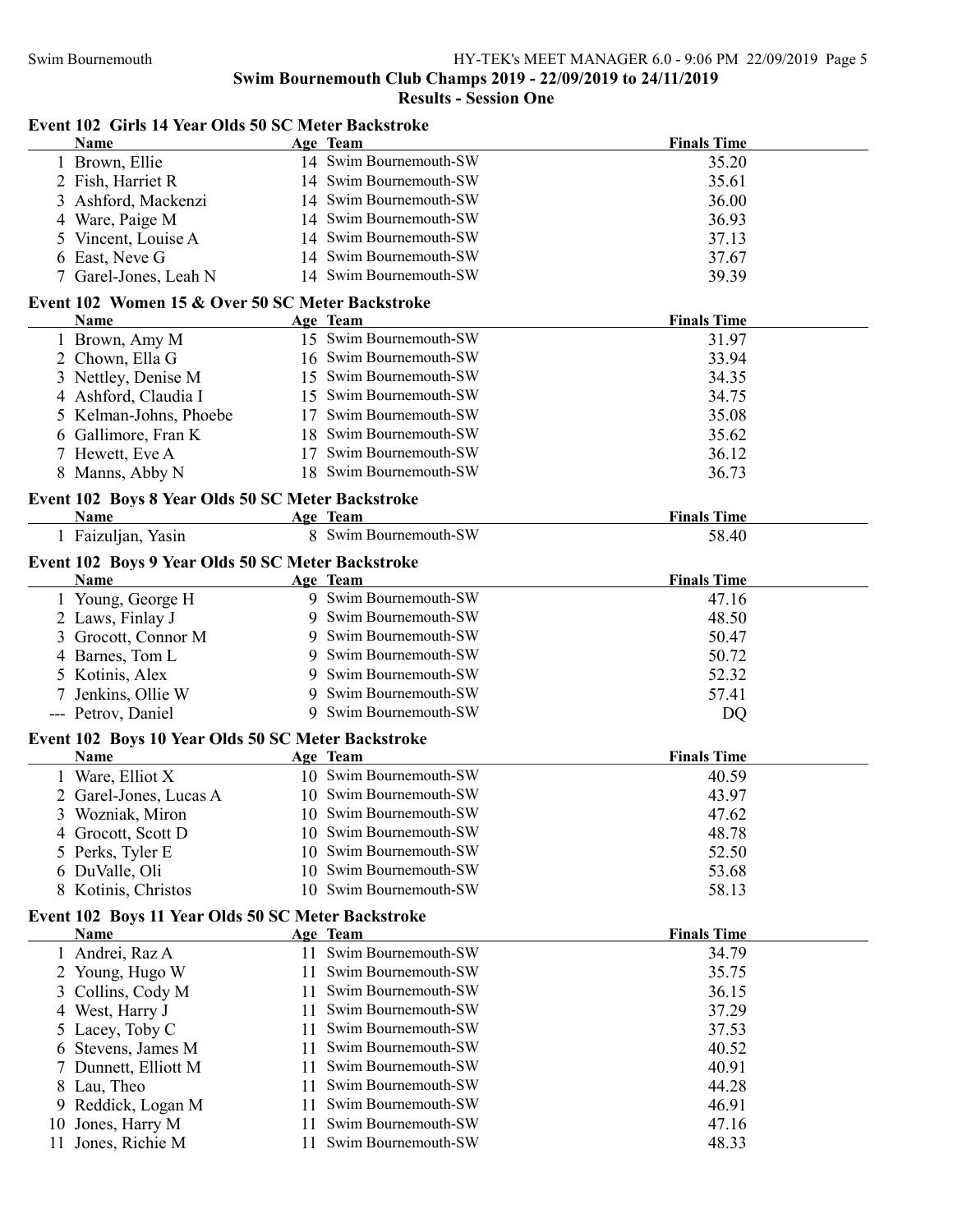| (Event 102 Boys 11 Year Olds 50 SC Meter Backstroke)<br><b>Name</b> | Age Team |                        | <b>Finals Time</b> |
|---------------------------------------------------------------------|----------|------------------------|--------------------|
| 12 Green, Jacob S                                                   |          | 11 Swim Bournemouth-SW | 49.22              |
| 13 Whiteley, Callum K                                               |          | 11 Swim Bournemouth-SW | 53.65              |
| 14 Guppy, Isaac H                                                   |          | 11 Swim Bournemouth-SW | 54.76              |
|                                                                     |          |                        |                    |
| Event 102 Boys 12 Year Olds 50 SC Meter Backstroke<br>Name          | Age Team |                        | <b>Finals Time</b> |
| 1 Chappels, Frank J                                                 |          | 12 Swim Bournemouth-SW | 34.88              |
| 2 Willcocks, Cameron J                                              |          | 12 Swim Bournemouth-SW | 35.63              |
| 3 Riggs, Leo R                                                      |          | 12 Swim Bournemouth-SW | 38.57              |
| 4 Ware, Jacka J                                                     |          | 12 Swim Bournemouth-SW | 41.19              |
| Event 102 Boys 13 Year Olds 50 SC Meter Backstroke                  |          |                        |                    |
| Name                                                                | Age Team |                        | <b>Finals Time</b> |
| 1 Cherrington, Conor J                                              |          | 13 Swim Bournemouth-SW | 29.80              |
| 2 Petrov, Gabriel B                                                 |          | 13 Swim Bournemouth-SW | 35.36              |
| 3 Jones, Jack T                                                     |          | 13 Swim Bournemouth-SW | 45.68              |
| --- Sahloul, Fares                                                  |          | 13 Swim Bournemouth-SW | DQ                 |
| Event 102 Boys 14 Year Olds 50 SC Meter Backstroke                  |          |                        |                    |
| Name                                                                | Age Team |                        | <b>Finals Time</b> |
| 1 Knight, Gabe J                                                    |          | 14 Swim Bournemouth-SW | 31.00              |
| 2 Parkes, Luca J                                                    |          | 14 Swim Bournemouth-SW | 32.77              |
| 3 Mckenna, Arief J                                                  |          | 14 Swim Bournemouth-SW | 35.23              |
| Event 102 Men 15 & Over 50 SC Meter Backstroke                      |          |                        |                    |
| Name                                                                | Age Team |                        | <b>Finals Time</b> |
| 1 Wickens, Joshua                                                   |          | 16 Swim Bournemouth-SW | 33.68              |
| 2 Lanning, Max R                                                    |          | 15 Swim Bournemouth-SW | 34.57              |
| 3 Kelman-Johns, George I                                            |          | 18 Swim Bournemouth-SW | 34.64              |
| 4 Davis, Leo                                                        |          | 15 Swim Bournemouth-SW | 34.79              |
| 5 Ling, Joe P                                                       |          | 16 Swim Bournemouth-SW | 35.62              |
|                                                                     |          |                        |                    |
| Event 103 Girls 8 Year Olds 50 SC Meter Breaststroke<br>Name        | Age Team |                        | <b>Finals Time</b> |
| 1 Korotkova, Daria                                                  |          | 8 Swim Bournemouth-SW  | 50.68              |
| 2 Steenkamp, Anna E                                                 |          | 8 Swim Bournemouth-SW  | 53.25              |
| 3 Bull, Theia R                                                     |          | 8 Swim Bournemouth-SW  | 1:00.09            |
| 4 Collins, Poppy M                                                  |          | 8 Swim Bournemouth-SW  | 1:02.17            |
| 5 Newsum, Millie R                                                  |          | Swim Bournemouth-SW    | 1:06.83            |
|                                                                     |          | Swim Bournemouth-SW    | 1:07.06            |
| Whiteley, Ella<br>6<br>Gray, Elsie A                                | 8        | Swim Bournemouth-SW    | 1:10.19            |
|                                                                     | 8        | Swim Bournemouth-SW    | 1:11.43            |
| Taylor, Alice F<br>8                                                |          | Swim Bournemouth-SW    |                    |
| Guppy, Eliza A<br>9                                                 | 8        | Swim Bournemouth-SW    | 1:21.78            |
| Laws, Savannah G<br>---                                             | 8        | Swim Bournemouth-SW    | DQ                 |
| Smithson, Eliza<br>$---$                                            | 8        |                        | DQ                 |
| Event 103 Girls 9 Year Olds 50 SC Meter Breaststroke<br>Name        | Age Team |                        | <b>Finals Time</b> |
| 1 Crowe, Scarlett I                                                 |          | 9 Swim Bournemouth-SW  | 53.32              |
| Ware, Imali O                                                       |          | Swim Bournemouth-SW    | 55.94              |
| Jones, Oliva G<br>3                                                 | 9        | Swim Bournemouth-SW    | 57.28              |
| Ware, Mya A<br>4                                                    | 9        | Swim Bournemouth-SW    | 57.32              |
| Thomas, Ella L                                                      | 9        | Swim Bournemouth-SW    | 1:00.91            |
| 5                                                                   | 9        | Swim Bournemouth-SW    |                    |
| Drake, Poppy F<br>6                                                 |          | Swim Bournemouth-SW    | 1:05.32            |
| Scott, Amelia J<br>7                                                |          | Swim Bournemouth-SW    | 1:07.91            |
| Waters, Issy<br>8<br>Beale, Lexi P                                  |          | 9 Swim Bournemouth-SW  | 1:20.88            |
| $---$                                                               |          |                        | DQ                 |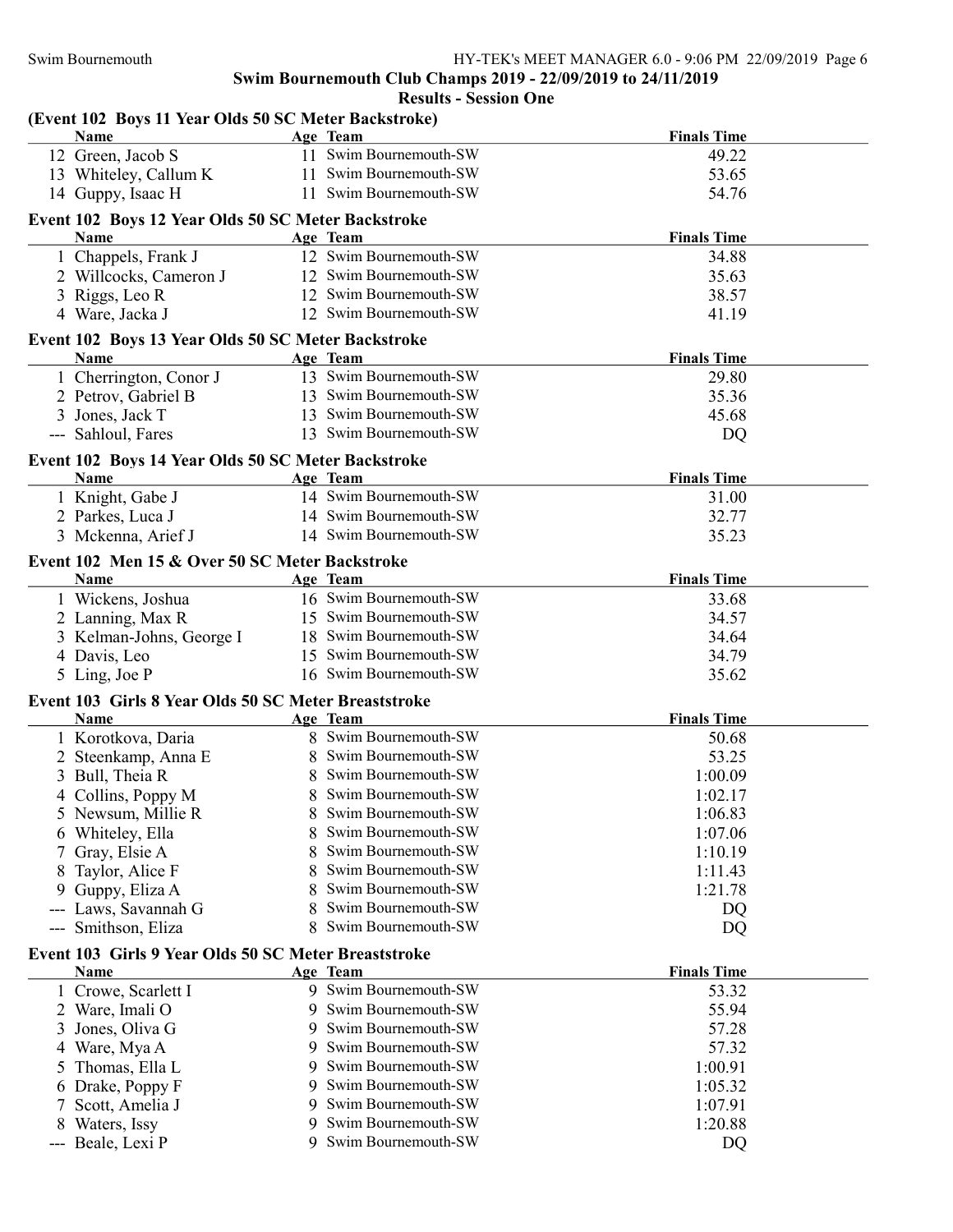### Results - Session One

## Event 103 Girls 10 Year Olds 50 SC Meter Breaststroke

|    | <b>Name</b>                                           |    | Age Team                           | <b>Finals Time</b> |
|----|-------------------------------------------------------|----|------------------------------------|--------------------|
|    | 1 Hindell, Ruby M                                     |    | 10 Swim Bournemouth-SW             | 51.03              |
|    | 2 Munro, Blossom L                                    | 10 | Swim Bournemouth-SW                | 53.12              |
| 3  | Allen, Katie R                                        |    | 10 Swim Bournemouth-SW             | 55.91              |
| 5  | Crowe, Charlotte M                                    |    | 10 Swim Bournemouth-SW             | 56.69              |
|    | 6 Leese, Opal                                         |    | 10 Swim Bournemouth-SW             | 57.67              |
|    | 7 Willcocks, Harriette L                              |    | 10 Swim Bournemouth-SW             | 59.50              |
|    | 8 Melville, Sophie L                                  |    | 10 Swim Bournemouth-SW             | 1:01.22            |
|    | Event 103 Girls 11 Year Olds 50 SC Meter Breaststroke |    |                                    |                    |
|    | Name                                                  |    | <b>Age Team</b>                    | <b>Finals Time</b> |
|    | 1 Piper, Charlotte/ Char T                            | 11 | Swim Bournemouth-SW                | 43.75              |
|    | 2 Ghandour, Polly R                                   | 11 | Swim Bournemouth-SW                | 44.03              |
| 3  | Crain, Ellie K                                        | 11 | Swim Bournemouth-SW                | 46.18              |
|    | *4 Beale, Lola P                                      | 11 | Swim Bournemouth-SW                | 47.13              |
|    | *4 Knight, Grace J                                    | 11 | Swim Bournemouth-SW                | 47.13              |
| 6  | Burghart, Kira K                                      | 11 | Swim Bournemouth-SW                | 47.99              |
| 7  | Gondouin, Zia                                         | 11 | Swim Bournemouth-SW                | 50.25              |
|    | 9 Fish, Georgia E                                     | 11 | Swim Bournemouth-SW                | 54.69              |
| 10 | Blagden, Matilde R                                    | 11 | Swim Bournemouth-SW                | 55.48              |
| 11 | Bendraou, Yusra S                                     | 11 | Swim Bournemouth-SW                | 57.34              |
|    | 12 Haynes, Isabella                                   | 11 | Swim Bournemouth-SW                | 57.57              |
|    | 13 Drake, Abigail                                     | 11 | Swim Bournemouth-SW                | 57.81              |
|    | 14 O'Callaghan, Grace E                               | 11 | Swim Bournemouth-SW                | 1:05.73            |
|    |                                                       |    |                                    |                    |
|    | Event 103 Girls 12 Year Olds 50 SC Meter Breaststroke |    |                                    |                    |
|    | Name                                                  |    | Age Team<br>12 Swim Bournemouth-SW | <b>Finals Time</b> |
|    | 1 Hourigan, Eva S                                     |    | 12 Swim Bournemouth-SW             | 39.92<br>41.37     |
|    | 2 Barratt, Minnie                                     |    | 12 Swim Bournemouth-SW             | 41.39              |
|    | 3 Dalkin, Mia L                                       |    | 12 Swim Bournemouth-SW             | 41.84              |
|    | 4 Dawson, Elizabeth M<br>5 Whitehand, Honor E         |    | 12 Swim Bournemouth-SW             | 42.47              |
|    | 6 James, Becky H                                      |    | 12 Swim Bournemouth-SW             | 42.91              |
| 7  | James, Lauren M                                       |    | 12 Swim Bournemouth-SW             | 44.51              |
|    | 9 Leese, Pearl P                                      | 12 | Swim Bournemouth-SW                | 49.38              |
| 10 | Chappell, Jemima C                                    | 12 | Swim Bournemouth-SW                | 50.30              |
| 11 | Smith, Erin L                                         | 12 | Swim Bournemouth-SW                | 50.97              |
|    | 12 Millar, Olivia M                                   |    | 12 Swim Bournemouth-SW             | 52.24              |
|    | 13 Rees, Aoife J                                      |    | 12 Swim Bournemouth-SW             | 52.71              |
|    | 14 Hofer, Oriana                                      |    | 12 Swim Bournemouth-SW             | 52.99              |
|    |                                                       |    |                                    |                    |
|    | Event 103 Girls 13 Year Olds 50 SC Meter Breaststroke |    |                                    |                    |
|    | Name                                                  |    | Age Team                           | <b>Finals Time</b> |
|    | 1 O'Kelly, Tahlia F                                   |    | 13 Swim Bournemouth-SW             | 41.48              |
|    | 2 Long, Millie L                                      | 13 | Swim Bournemouth-SW                | 41.78              |
|    | 4 Carmichael, Lauren A                                | 13 | Swim Bournemouth-SW                | 45.90              |
|    | 5 Pym, Freya S                                        | 13 | Swim Bournemouth-SW                | 48.81              |
|    | 6 Fothergill, Grace F                                 | 13 | Swim Bournemouth-SW                | 50.87              |
|    | 7 Cornish, Faith L                                    | 13 | Swim Bournemouth-SW                | 50.96              |
|    | Event 103 Girls 14 Year Olds 50 SC Meter Breaststroke |    |                                    |                    |
|    | Name                                                  |    | Age Team                           | <b>Finals Time</b> |
|    | 1 Ashford, Mackenzi                                   |    | 14 Swim Bournemouth-SW             | 38.34              |
|    | 2 Brown, Ellie                                        |    | 14 Swim Bournemouth-SW             | 41.31              |
| 3  | Garel-Jones, Leah N                                   |    | 14 Swim Bournemouth-SW             | 43.06              |
|    | 4 Fish, Harriet R                                     |    | 14 Swim Bournemouth-SW             | 43.09              |
|    | 5 Ware, Paige M                                       |    | 14 Swim Bournemouth-SW             | 43.80              |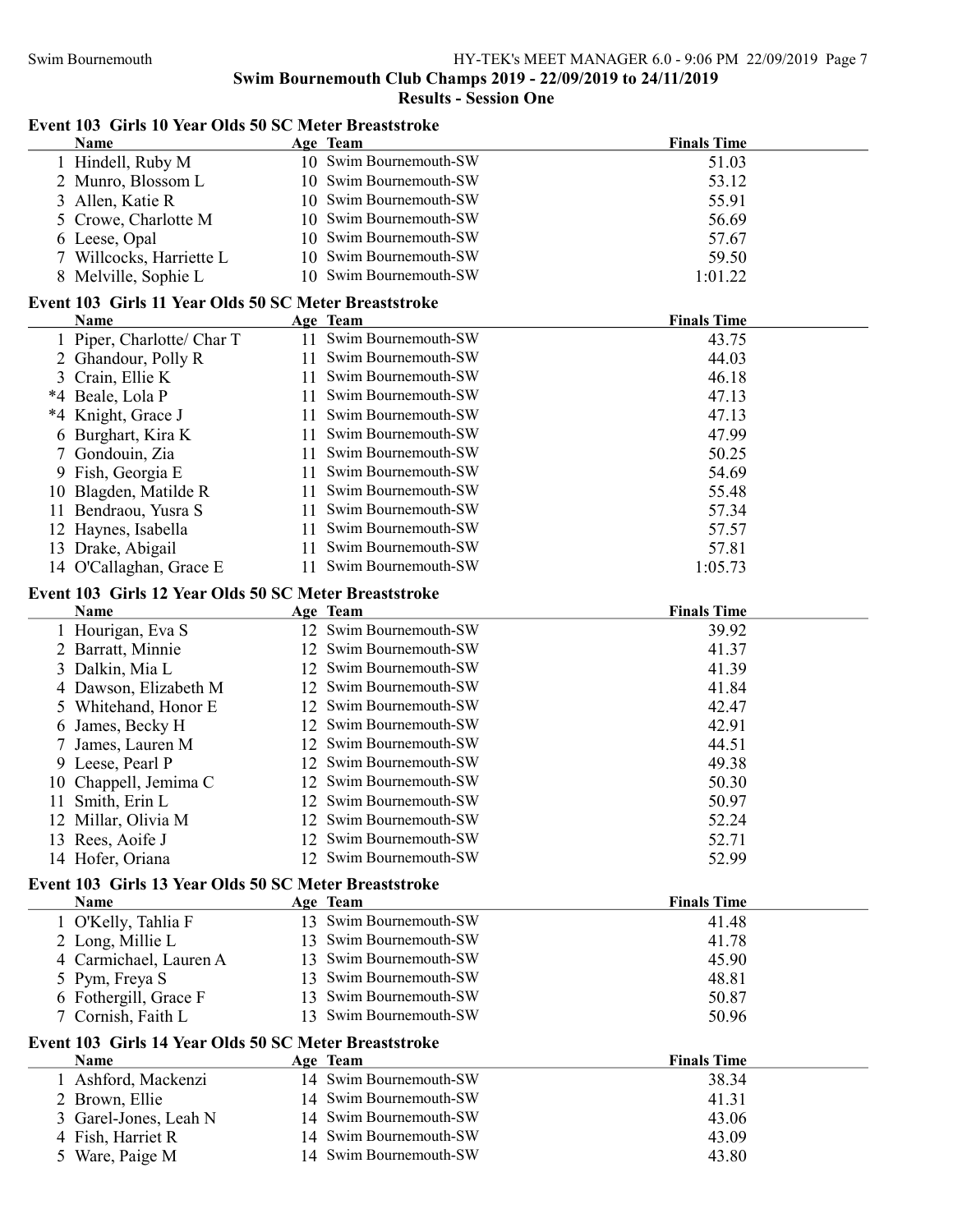### Results - Session One

### (Event 103 Girls 14 Year Olds 50 SC Meter Breaststroke)

| Name                                                         | Age Team                                         | <b>Finals Time</b> |
|--------------------------------------------------------------|--------------------------------------------------|--------------------|
| 6 Vincent, Louise A                                          | 14 Swim Bournemouth-SW                           | 46.47              |
| Event 103 Women 15 & Over 50 SC Meter Breaststroke           |                                                  |                    |
| Name                                                         | Age Team                                         | <b>Finals Time</b> |
| 1 Kelman-Johns, Phoebe                                       | 17 Swim Bournemouth-SW                           | 35.09              |
| 2 Brown, Amy M                                               | 15 Swim Bournemouth-SW                           | 36.03              |
| Chown, Ella G<br>3                                           | 16 Swim Bournemouth-SW                           | 36.75              |
| 4 Manns, Abby N                                              | Swim Bournemouth-SW<br>18                        | 38.05              |
| 6 Ashford, Claudia I                                         | Swim Bournemouth-SW<br>15                        | 41.78              |
| 7 Wilson, Ashia J                                            | 15 Swim Bournemouth-SW                           | 43.09              |
| Event 103 Boys 8 Year Olds 50 SC Meter Breaststroke          |                                                  |                    |
| Name                                                         | Age Team                                         | <b>Finals Time</b> |
| 1 Faizuljan, Yasin                                           | 8 Swim Bournemouth-SW                            | 1:13.53            |
| Event 103 Boys 9 Year Olds 50 SC Meter Breaststroke          |                                                  |                    |
| Name                                                         | Age Team                                         | <b>Finals Time</b> |
| 1 Grocott, Connor M                                          | 9 Swim Bournemouth-SW                            | 52.32              |
| 2 Laws, Finlay J                                             | 9 Swim Bournemouth-SW                            | 54.16              |
| 3 Young, George H                                            | Swim Bournemouth-SW<br>9                         | 55.31              |
| 4 Barnes, Tom L                                              | Swim Bournemouth-SW<br>9                         | 1:04.34            |
| 5 Jenkins, Ollie W                                           | Swim Bournemouth-SW<br>9                         | 1:05.48            |
| --- Redwood, Austin E                                        | Swim Bournemouth-SW<br>9                         | DQ                 |
| --- Kotinis, Alex                                            | Swim Bournemouth-SW<br>9                         | DQ                 |
|                                                              |                                                  |                    |
| Event 103 Boys 10 Year Olds 50 SC Meter Breaststroke<br>Name | Age Team                                         | <b>Finals Time</b> |
| 1 Garel-Jones, Lucas A                                       | 10 Swim Bournemouth-SW                           | 46.21              |
| 2 Ware, Elliot X                                             | 10 Swim Bournemouth-SW                           | 50.40              |
|                                                              | 10 Swim Bournemouth-SW                           | 52.51              |
| 3 Wozniak, Miron                                             | 10 Swim Bournemouth-SW                           | 54.09              |
| 4 Kotinis, Christos                                          | 10 Swim Bournemouth-SW                           |                    |
| 5 Grocott, Scott D                                           |                                                  | 57.56              |
| 6 DuValle, Oli                                               | 10 Swim Bournemouth-SW<br>10 Swim Bournemouth-SW | 57.63              |
| 8 Perks, Tyler E                                             |                                                  | 1:01.90            |
| Event 103 Boys 11 Year Olds 50 SC Meter Breaststroke         |                                                  |                    |
| <b>Name</b>                                                  | Age Team                                         | <b>Finals Time</b> |
| 1 Lacey, Toby C                                              | 11 Swim Bournemouth-SW                           | 42.70              |
| 2 West, Harry J                                              | 11 Swim Bournemouth-SW                           | 42.78              |
| 3 Collins, Cody M                                            | 11 Swim Bournemouth-SW                           | 44.20              |
| Andrei, Raz A<br>4                                           | Swim Bournemouth-SW<br>11                        | 44.57              |
| Young, Hugo W<br>5                                           | Swim Bournemouth-SW<br>11                        | 45.46              |
| Stevens, James M<br>6                                        | Swim Bournemouth-SW<br>11                        | 45.88              |
| Tamagna, Luca E                                              | Swim Bournemouth-SW<br>11                        | 50.60              |
| Jones, Harry M<br>8                                          | Swim Bournemouth-SW<br>11                        | 51.84              |
| Jones, Richie M<br>9                                         | Swim Bournemouth-SW<br>11                        | 52.47              |
| 10 Lau, Theo                                                 | Swim Bournemouth-SW<br>11                        | 52.58              |
| Whiteley, Callum K<br>11                                     | Swim Bournemouth-SW<br>11                        | 56.13              |
| Green, Jacob S<br>12                                         | Swim Bournemouth-SW<br>11                        | 1:01.56            |
| Guppy, Isaac H<br>13                                         | Swim Bournemouth-SW<br>11                        | 1:03.52            |
| Reddick, Logan M<br>---                                      | Swim Bournemouth-SW<br>11                        | DQ                 |
| Dunnett, Elliott M<br>---                                    | Swim Bournemouth-SW<br>11                        | DQ                 |
| Event 103 Boys 12 Year Olds 50 SC Meter Breaststroke         |                                                  |                    |
| Name                                                         | Age Team                                         | <b>Finals Time</b> |
| 1 Chappels, Frank J                                          | 12 Swim Bournemouth-SW                           | 37.84              |
| 2 Willcocks, Cameron J                                       | 12 Swim Bournemouth-SW                           | 43.69              |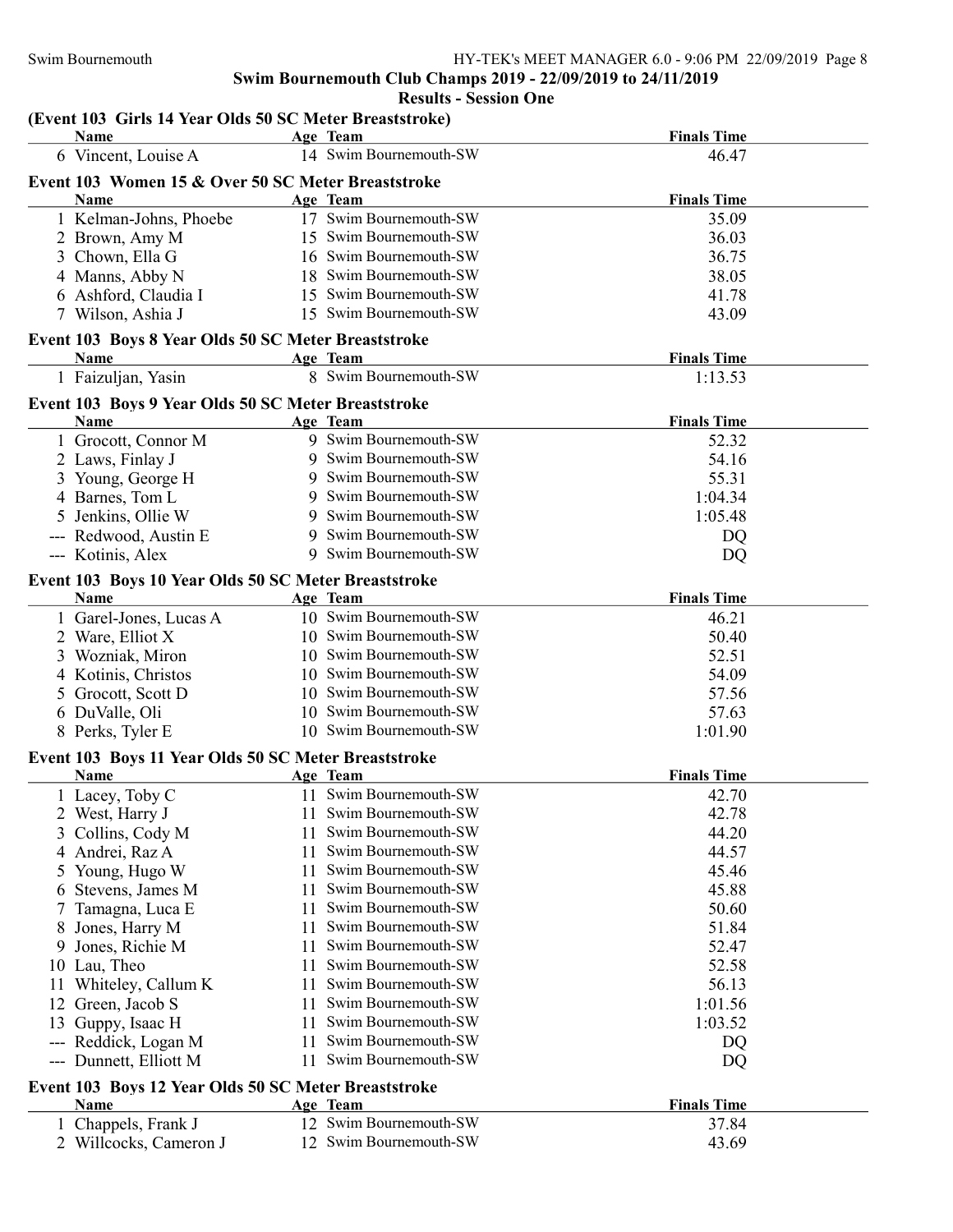Results - Session One

#### (Event 103 Boys 12 Year Olds 50 SC Meter Breaststroke)

|         | <b>Name</b>                                               |        | Age Team                                   | <b>Finals Time</b> |
|---------|-----------------------------------------------------------|--------|--------------------------------------------|--------------------|
|         | 3 Ware, Jacka J                                           |        | 12 Swim Bournemouth-SW                     | 51.77              |
|         | Event 103 Boys 13 Year Olds 50 SC Meter Breaststroke      |        |                                            |                    |
|         | Name                                                      |        | Age Team                                   | <b>Finals Time</b> |
|         | 1 Cherrington, Conor J                                    |        | 13 Swim Bournemouth-SW                     | 32.95              |
|         | 2 Petrov, Gabriel B                                       |        | 13 Swim Bournemouth-SW                     | 40.79              |
|         | 3 Porter, Toby O                                          |        | 13 Swim Bournemouth-SW                     | 41.84              |
|         | 4 Jones, Jack T                                           |        | 13 Swim Bournemouth-SW                     | 45.31              |
| 5       | Sahloul, Fares                                            |        | 13 Swim Bournemouth-SW                     | 53.07              |
|         |                                                           |        |                                            |                    |
|         | Event 103 Boys 14 Year Olds 50 SC Meter Breaststroke      |        |                                            |                    |
|         | Name                                                      |        | Age Team                                   | <b>Finals Time</b> |
|         | 1 Parkes, Luca J                                          |        | 14 Swim Bournemouth-SW                     | 36.72              |
|         | 2 Mckenna, Arief J                                        |        | 14 Swim Bournemouth-SW                     | 37.12              |
|         | 3 Knight, Gabe J                                          |        | 14 Swim Bournemouth-SW                     | 38.69              |
|         | Event 103 Men 15 & Over 50 SC Meter Breaststroke          |        |                                            |                    |
|         | Name                                                      |        | Age Team                                   | <b>Finals Time</b> |
|         | 1 Newman, Dan O                                           |        | 15 Swim Bournemouth-SW                     | 37.10              |
|         | 2 Pardy, Finn O                                           |        | 15 Swim Bournemouth-SW                     | 38.04              |
|         | 3 Kelman-Johns, George I                                  |        | 18 Swim Bournemouth-SW                     | 38.16              |
|         | 4 Lanning, Max R                                          |        | 15 Swim Bournemouth-SW                     | 39.90              |
|         | 5 Ling, Joe P                                             |        | 16 Swim Bournemouth-SW                     | 41.28              |
|         | 6 Davis, Leo                                              |        | 15 Swim Bournemouth-SW                     | 41.54              |
|         | Event 104 Girls 7 Year Olds 50 SC Meter Freestyle         |        |                                            |                    |
|         | Name                                                      |        | Age Team                                   | <b>Finals Time</b> |
|         | --- Salmond, Caidee I                                     |        | 7 Swim Bournemouth-SW                      | DQ                 |
|         |                                                           |        |                                            |                    |
|         | Event 104 Girls 8 Year Olds 50 SC Meter Freestyle<br>Name |        | Age Team                                   | <b>Finals Time</b> |
|         |                                                           |        |                                            |                    |
|         |                                                           |        |                                            |                    |
|         | 1 Korotkova, Daria                                        |        | 8 Swim Bournemouth-SW                      | 36.31              |
|         | 2 Steenkamp, Anna E                                       |        | Swim Bournemouth-SW                        | 39.68              |
| 3       | Collins, Poppy M                                          |        | Swim Bournemouth-SW                        | 45.73              |
|         | 4 Riggs, Livvy                                            |        | Swim Bournemouth-SW                        | 47.62              |
|         | 5 Newsum, Millie R                                        |        | Swim Bournemouth-SW                        | 49.15              |
|         | 6 Whiteley, Ella                                          |        | Swim Bournemouth-SW                        | 50.25              |
|         | Smithson, Eliza                                           |        | Swim Bournemouth-SW                        | 53.12              |
|         | 8 Taylor, Alice F                                         |        | Swim Bournemouth-SW                        | 55.76              |
|         | 9 Rose, Annabel R                                         |        | Swim Bournemouth-SW                        | 55.93              |
| 10      | Gray, Elsie A                                             |        | Swim Bournemouth-SW                        | 59.11              |
| 11      | Guppy, Eliza A                                            |        | Swim Bournemouth-SW                        | 1:01.20            |
|         | 12 Laws, Savannah G                                       | 8      | Swim Bournemouth-SW                        | 1:03.69            |
|         | --- Bull, Theia R                                         | 8      | Swim Bournemouth-SW                        | DQ                 |
|         | Event 104 Girls 9 Year Olds 50 SC Meter Freestyle         |        |                                            |                    |
|         | Name                                                      |        | Age Team                                   | <b>Finals Time</b> |
|         | 1 Crowe, Scarlett I                                       |        | 9 Swim Bournemouth-SW                      | 41.51              |
|         | 2 Jones, Oliva G                                          | 9      | Swim Bournemouth-SW                        | 42.60              |
| 3       | Thomas, Ella L                                            | 9      | Swim Bournemouth-SW                        | 42.73              |
| 4       | Ware, Imali O                                             | 9      | Swim Bournemouth-SW                        | 42.78              |
| 5       | Ware, Mya A                                               | 9      | Swim Bournemouth-SW                        | 42.86              |
| 6       | Beale, Lexi P                                             | 9      | Swim Bournemouth-SW                        | 45.56              |
|         | Kubon, Natalia                                            | 9      | Swim Bournemouth-SW                        | 49.45              |
|         | Drake, Poppy F                                            | 9      | Swim Bournemouth-SW                        | 52.35              |
| 9<br>10 | Scott, Amelia J<br>Waters, Issy                           | 9<br>9 | Swim Bournemouth-SW<br>Swim Bournemouth-SW | 53.60<br>54.19     |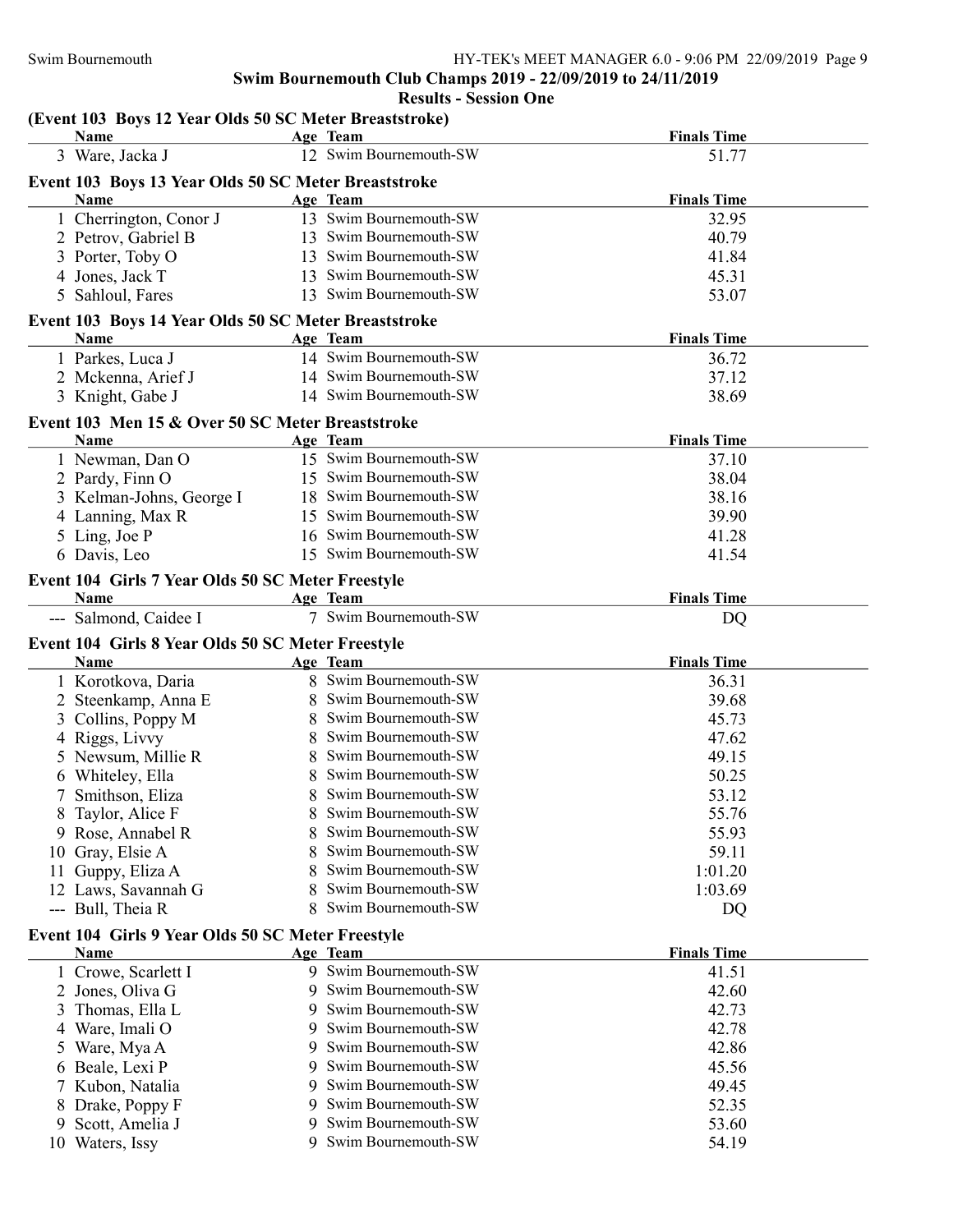| Event 104 Girls 10 Year Olds 50 SC Meter Freestyle<br>Name        | Age Team                   | <b>Finals Time</b> |
|-------------------------------------------------------------------|----------------------------|--------------------|
| 1 Hindell, Ruby M                                                 | 10 Swim Bournemouth-SW     | 37.06              |
| 2 Munro, Blossom L                                                | 10 Swim Bournemouth-SW     | 38.93              |
| 3 Willcocks, Harriette L                                          | 10 Swim Bournemouth-SW     | 39.22              |
| 5 Allen, Katie R                                                  | 10 Swim Bournemouth-SW     | 40.68              |
| 6 Crowe, Charlotte M                                              | 10 Swim Bournemouth-SW     | 41.12              |
| 7 Leese, Opal                                                     | 10 Swim Bournemouth-SW     | 44.57              |
| 8 Melville, Sophie L                                              | 10 Swim Bournemouth-SW     | 50.04              |
| Event 104 Girls 11 Year Olds 50 SC Meter Freestyle                |                            |                    |
| Name                                                              | Age Team                   | <b>Finals Time</b> |
| 1 Piper, Charlotte/ Char T                                        | 11 Swim Bournemouth-SW     | 34.53              |
| 2 Ghandour, Polly R                                               | 11 Swim Bournemouth-SW     | 35.72              |
| Gondouin, Zia<br>3                                                | 11 Swim Bournemouth-SW     | 36.26              |
| Knight, Grace J<br>4                                              | 11 Swim Bournemouth-SW     | 36.50              |
| Fish, Georgia E<br>5                                              | 11 Swim Bournemouth-SW     | 37.81              |
| Beale, Lola P<br>6                                                | 11 Swim Bournemouth-SW     | 37.84              |
| Crain, Ellie K                                                    | Swim Bournemouth-SW<br>11. | 38.54              |
| Burghart, Kira K<br>8                                             | Swim Bournemouth-SW<br>11  | 40.22              |
| Blagden, Matilde R<br>9                                           | 11 Swim Bournemouth-SW     | 40.60              |
| Drake, Abigail<br>11                                              | 11 Swim Bournemouth-SW     | 41.50              |
| 12 Bendraou, Yusra S                                              | 11 Swim Bournemouth-SW     | 43.35              |
| 13 O'Callaghan, Grace E                                           | 11 Swim Bournemouth-SW     | 45.27              |
| 14 Haynes, Isabella                                               | 11 Swim Bournemouth-SW     | 45.33              |
| Event 104 Girls 12 Year Olds 50 SC Meter Freestyle                |                            |                    |
| Name                                                              | Age Team                   | <b>Finals Time</b> |
| 1 Dalkin, Mia L                                                   | 12 Swim Bournemouth-SW     | 31.59              |
| 2 Dawson, Elizabeth M                                             | 12 Swim Bournemouth-SW     | 31.88              |
| 3 Barratt, Minnie                                                 | 12 Swim Bournemouth-SW     | 32.32              |
| 4 Hourigan, Eva S                                                 | 12 Swim Bournemouth-SW     | 32.50              |
| 5 Whitehand, Honor E                                              | 12 Swim Bournemouth-SW     | 34.81              |
| James, Lauren M                                                   | 12 Swim Bournemouth-SW     | 35.19              |
| James, Becky H<br>8                                               | 12 Swim Bournemouth-SW     | 35.35              |
| Smith, Erin L<br>9                                                | 12 Swim Bournemouth-SW     | 35.84              |
| 10 Millar, Olivia M                                               | 12 Swim Bournemouth-SW     | 36.00              |
| 11 Chappell, Jemima C                                             | 12 Swim Bournemouth-SW     | 36.95              |
| 12 Leese, Pearl P                                                 | 12 Swim Bournemouth-SW     | 37.10              |
| 13 Hofer, Oriana                                                  | 12 Swim Bournemouth-SW     | 38.38              |
| 14 Rees, Aoife J                                                  | 12 Swim Bournemouth-SW     | 39.29              |
| Event 104 Girls 13 Year Olds 50 SC Meter Freestyle                |                            |                    |
| <b>Name</b>                                                       | Age Team                   | <b>Finals Time</b> |
| 1 Long, Millie L                                                  | 13 Swim Bournemouth-SW     | 31.78              |
| 3 O'Kelly, Tahlia F                                               | 13 Swim Bournemouth-SW     | 32.34              |
| 4 Carmichael, Lauren A                                            | 13 Swim Bournemouth-SW     | 34.60              |
| 5 Pym, Freya S                                                    | 13 Swim Bournemouth-SW     | 34.78              |
| 6 Cornish, Faith L                                                | Swim Bournemouth-SW<br>13  | 36.98              |
| 7 Fothergill, Grace F                                             | Swim Bournemouth-SW<br>13  | 37.94              |
| 8 Laker, Beth A                                                   | Swim Bournemouth-SW<br>13  | 39.03              |
| Event 104 Girls 14 Year Olds 50 SC Meter Freestyle<br><b>Name</b> | Age Team                   | <b>Finals Time</b> |
| 1 Brown, Ellie                                                    | 14 Swim Bournemouth-SW     | 31.10              |
| 2 East, Neve G                                                    | 14 Swim Bournemouth-SW     | 31.16              |
| 3 Fish, Harriet R                                                 | 14 Swim Bournemouth-SW     | 31.31              |
| 4 Ware, Paige M                                                   | 14 Swim Bournemouth-SW     | 31.50              |
|                                                                   |                            |                    |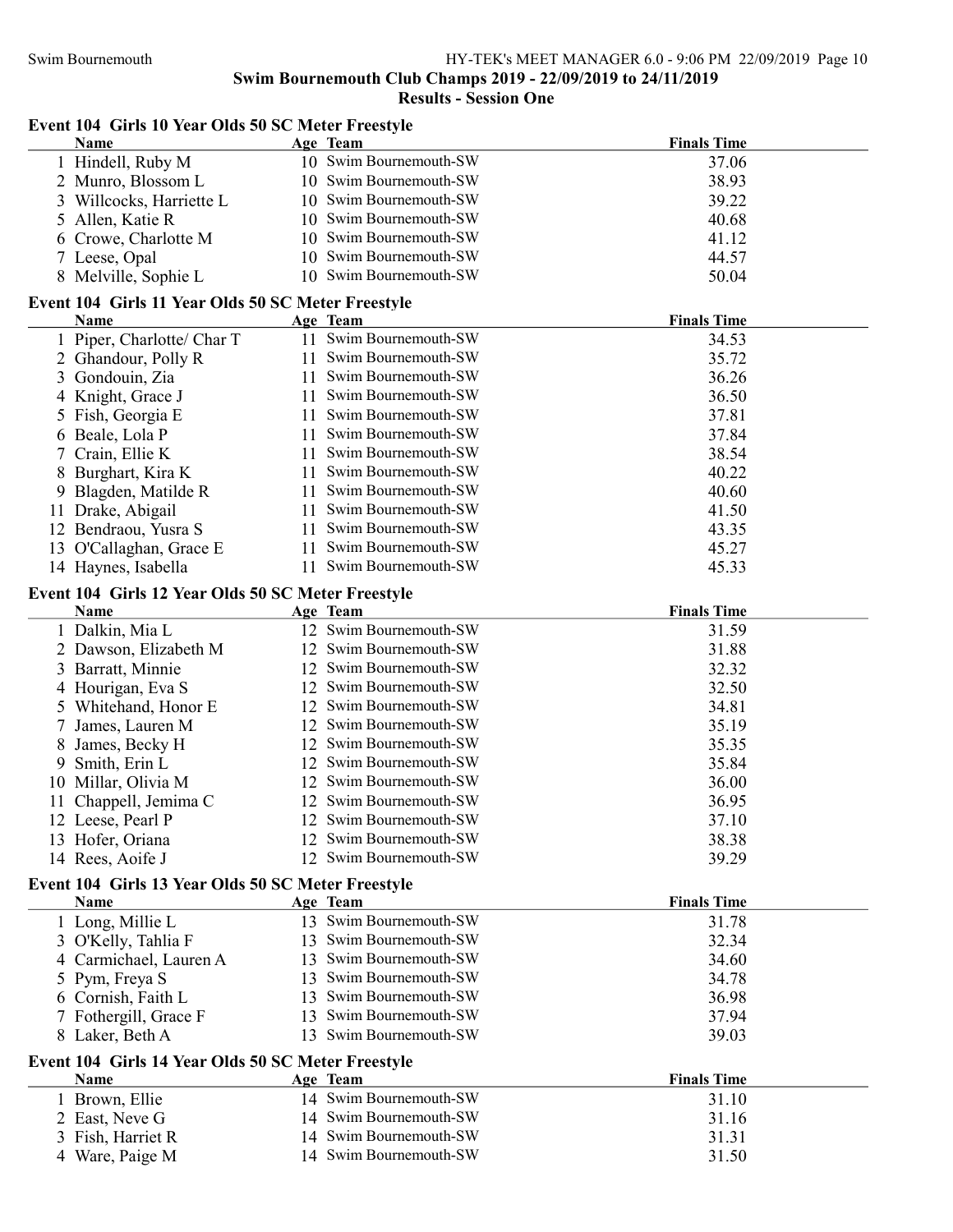|                                                      |     | Swim Bournemouth Club Champs 2019 - 22/09/2019 to 24/11/2019<br><b>Results - Session One</b> |                    |
|------------------------------------------------------|-----|----------------------------------------------------------------------------------------------|--------------------|
| (Event 104 Girls 14 Year Olds 50 SC Meter Freestyle) |     |                                                                                              |                    |
| Name                                                 |     | Age Team                                                                                     | <b>Finals Time</b> |
| 5 Ashford, Mackenzi                                  |     | 14 Swim Bournemouth-SW                                                                       | 31.79              |
| 6 Vincent, Louise A                                  |     | 14 Swim Bournemouth-SW                                                                       | 32.71              |
| 7 Garel-Jones, Leah N                                |     | 14 Swim Bournemouth-SW                                                                       | 35.62              |
| Event 104 Women 15 & Over 50 SC Meter Freestyle      |     |                                                                                              |                    |
| Name                                                 |     | Age Team                                                                                     | <b>Finals Time</b> |
| 1 Chown, Ella G                                      |     | 16 Swim Bournemouth-SW                                                                       | 28.50              |
| 2 Brown, Amy M                                       |     | 15 Swim Bournemouth-SW                                                                       | 29.31              |
| 3 Nettley, Denise M                                  |     | 15 Swim Bournemouth-SW                                                                       | 30.10              |
| 4 Kelman-Johns, Phoebe                               |     | 17 Swim Bournemouth-SW                                                                       | 30.38              |
| 5 Ashford, Claudia I                                 |     | 15 Swim Bournemouth-SW                                                                       | 31.22              |
| 6 Gallimore, Fran K                                  |     | 18 Swim Bournemouth-SW                                                                       | 31.27              |
| 7 Manns, Abby N                                      |     | 18 Swim Bournemouth-SW                                                                       | 31.46              |
| 8 Hewett, Eve A                                      |     | 17 Swim Bournemouth-SW                                                                       | 31.68              |
| James, Ellie L<br>9                                  |     | 15 Swim Bournemouth-SW                                                                       | 32.07              |
| 10 Wilson, Ashia J                                   |     | 15 Swim Bournemouth-SW                                                                       | 33.53              |
| Event 104 Boys 8 Year Olds 50 SC Meter Freestyle     |     |                                                                                              |                    |
| Name                                                 |     | Age Team                                                                                     | <b>Finals Time</b> |
| 2 Faizuljan, Yasin                                   |     | 8 Swim Bournemouth-SW                                                                        | 1:01.84            |
| Event 104 Boys 9 Year Olds 50 SC Meter Freestyle     |     |                                                                                              |                    |
| Name                                                 |     | Age Team                                                                                     | <b>Finals Time</b> |
| 1 Young, George H                                    |     | 9 Swim Bournemouth-SW                                                                        | 39.55              |
| 2 Laws, Finlay J                                     |     | 9 Swim Bournemouth-SW                                                                        | 40.23              |
| 4 Grocott, Connor M                                  |     | 9 Swim Bournemouth-SW                                                                        | 42.92              |
| 5 Petrov, Daniel                                     |     | 9 Swim Bournemouth-SW                                                                        | 43.57              |
| 6 Kotinis, Alex                                      |     | 9 Swim Bournemouth-SW                                                                        | 43.88              |
| 7 Jenkins, Ollie W                                   |     | 9 Swim Bournemouth-SW                                                                        | 48.28              |
| 8 Redwood, Austin E                                  |     | 9 Swim Bournemouth-SW                                                                        | 48.62              |
| Event 104 Boys 10 Year Olds 50 SC Meter Freestyle    |     |                                                                                              |                    |
| Name                                                 |     | Age Team                                                                                     | <b>Finals Time</b> |
| 1 Ware, Elliot X                                     |     | 10 Swim Bournemouth-SW                                                                       | 34.18              |
| 2 Garel-Jones, Lucas A                               |     | 10 Swim Bournemouth-SW                                                                       | 36.38              |
| 3 Grocott, Scott D                                   |     | 10 Swim Bournemouth-SW                                                                       | 38.82              |
| 4 Wozniak, Miron                                     |     | 10 Swim Bournemouth-SW                                                                       | 39.72              |
| 6 Kotinis, Christos                                  |     | 10 Swim Bournemouth-SW                                                                       | 45.79              |
| 7 Perks, Tyler E                                     |     | 10 Swim Bournemouth-SW                                                                       | 47.66              |
| 8 DuValle, Oli                                       |     | 10 Swim Bournemouth-SW                                                                       | 48.56              |
| Event 104 Boys 11 Year Olds 50 SC Meter Freestyle    |     |                                                                                              |                    |
| Name                                                 |     | Age Team                                                                                     | <b>Finals Time</b> |
| 1 Young, Hugo W                                      |     | 11 Swim Bournemouth-SW                                                                       | 30.19              |
| 2 Andrei, Raz A                                      |     | 11 Swim Bournemouth-SW                                                                       | 31.15              |
| Collins, Cody M<br>3                                 | 11. | Swim Bournemouth-SW                                                                          | 31.47              |
| West, Harry J<br>4                                   | 11  | Swim Bournemouth-SW                                                                          | 31.84              |
| Stevens, James M<br>5                                | 11  | Swim Bournemouth-SW                                                                          | 33.50              |
| 6 Lacey, Toby C                                      | 11  | Swim Bournemouth-SW                                                                          | 33.69              |
| Dunnett, Elliott M                                   | 11  | Swim Bournemouth-SW                                                                          | 35.44              |
| Lau, Theo<br>8                                       | 11  | Swim Bournemouth-SW                                                                          | 38.84              |
| Jones, Harry M<br>9                                  | 11  | Swim Bournemouth-SW                                                                          | 39.61              |
| Jones, Richie M<br>10                                | 11  | Swim Bournemouth-SW                                                                          | 40.06              |
| Reddick, Logan M<br>11                               | 11  | Swim Bournemouth-SW                                                                          | 40.61              |
| 12 Green, Jacob S                                    |     | 11 Swim Bournemouth-SW                                                                       | 43.25              |
|                                                      |     |                                                                                              |                    |

13 Whiteley, Callum K 11 Swim Bournemouth-SW 46.37<br>14 Guppy, Isaac H 11 Swim Bournemouth-SW 47.13 11 Swim Bournemouth-SW